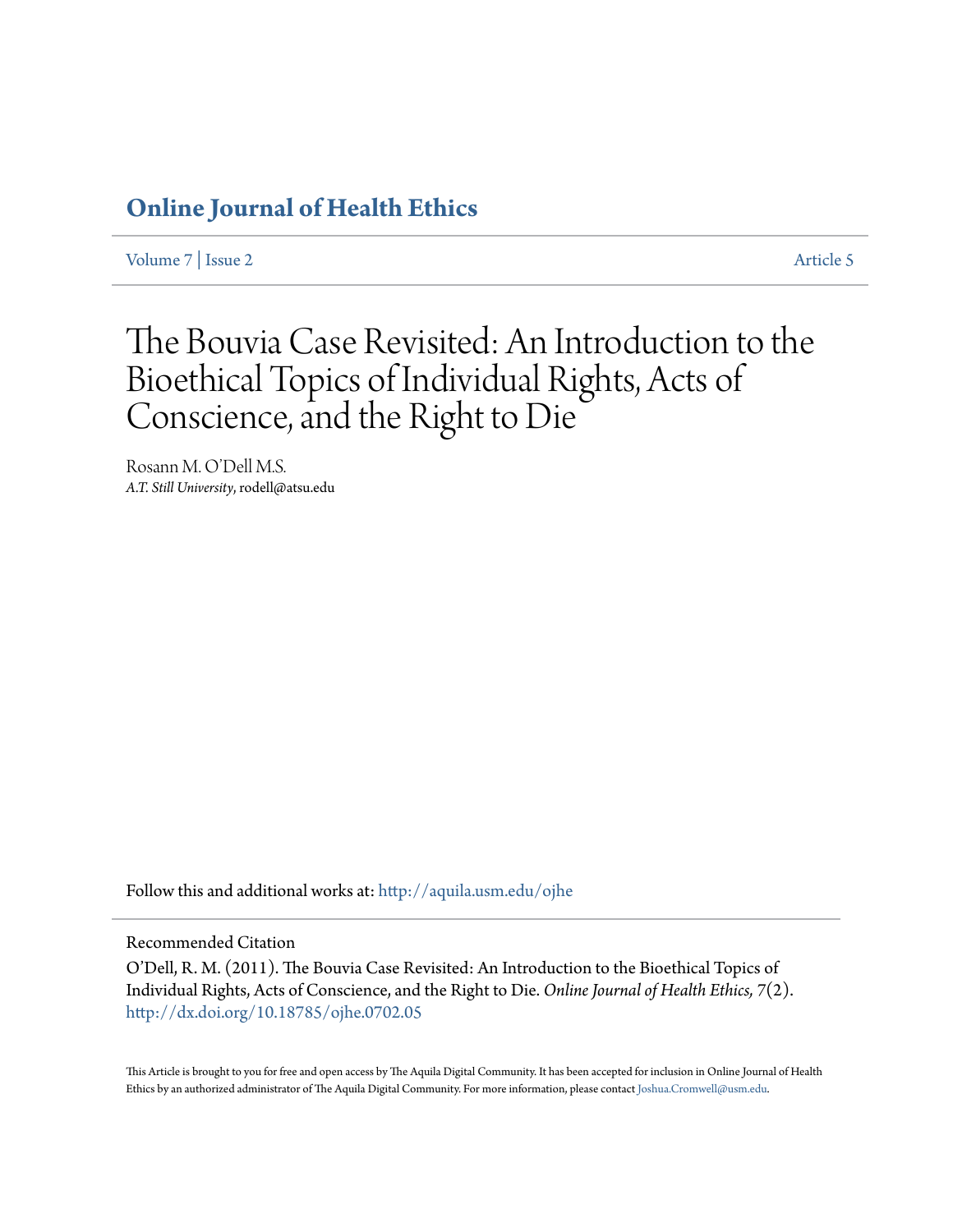# **The Bouvia Case Revisited: An Introduction to the Bioethical Topics of Individual Rights, Acts of Conscience, and the Right to Die**

Rosann M. O'Dell, MS

A.T. Still University

#### **Abstract**

After a series of court appeals Elizabeth Bouvia won her right to die in 1986. Twenty-five years after the Bouvia case, issues of individual rights, acts of conscience for health care professionals, and the right to die continually inform health care practice and public policy. This article examines these three vital issues in the context of their relevance today, as well as the progression of health policy in regard to these topics since the Bouvia case. The complexity of the Bouvia case keeps it in the forefront of bioethics and health law studies; it begs one to consider how the Bouvia case will be viewed and discussed in another 25 years, as well as how it will continue to inform issues of individual rights, acts of conscience, and the right to die.

KEYWORDS: bioethics, personal autonomy, conscience, right to die, health policy

Ms. O'Dell is a doctoral student in the Health Science Program at A.T. Still University in Mesa, Arizona. She holds a BS in health information management from the University of Kansas, a MS in Management from Friends University, and a Graduate Certificate in Clinical Health Care Ethics from St. Louis University. Any correspondence concerning this article should be addressed to Rosann M. O'Dell, MS,  $12001 \text{ W } 66^{\text{th}}$  Street, Shawnee, KS 66216. Telephone: 316-518-3567

Email: [rodell@atsu.edu](mailto:rodell@atsu.edu) and [odell.rosann@yahoo.com](mailto:odell.rosann@yahoo.com)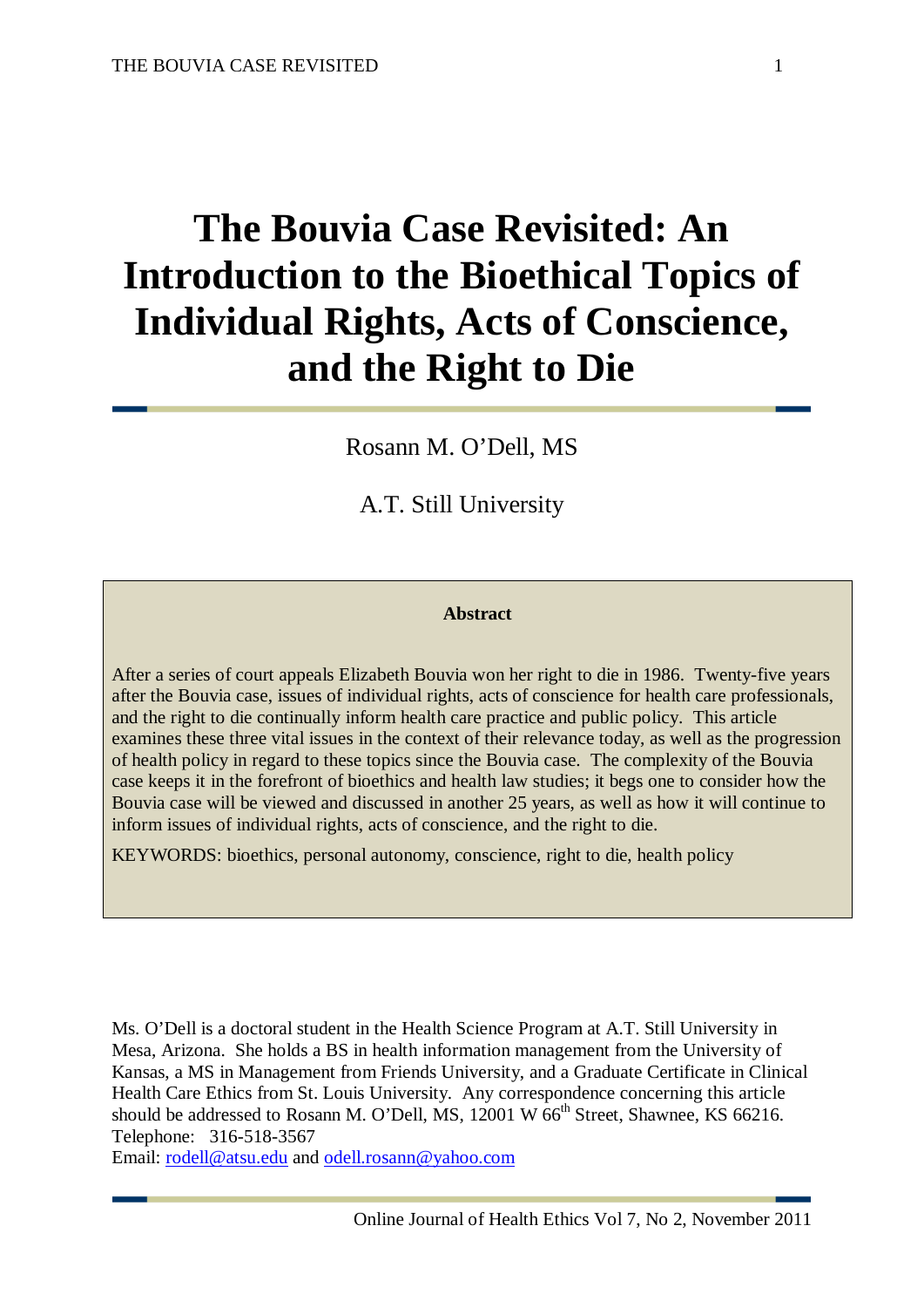## **The Bouvia Case Revisited: An Introduction to the Bioethical Topics of Individual Rights, Acts of Conscience and the Right to Die**

#### Case Study Overview

The Elizabeth Bouvia case was an early landmark case in the right to die movement. It began in 1983 when Ms. Bouvia voluntarily entered a California hospital with suicidal ideations. Upon hospitalization, she "subsequently disclosed her intent to stop eating, and thereby die by starvation. She requested that hospital staff provide her with pain medication and hygienic care until she died. She stated that she no longer wished to live because of her disability, and that because of her disability, she was physically unable to commit suicide" (Stradley, 1985). Her physical disability included diagnoses of quadriplegia and cerebral palsy; as a result, she was bedridden and dependent on others for support in daily living activities (Liang & Lin, 2005).

Ms. Bouvia, a mentally competent adult, refused nutrition and hydration until hospital policy overruled her wishes and required the insertion of a nasogastric feeding tube since she was not terminally ill. It was at this time in 1983 that Ms. Bouvia took her case to the legal system in the state of California in the case *Elizabeth Bouvia v. Riverside Hospital*. The court ruled in favor of the hospital citing that while she had the right to determine her life, society did not have the obligation to assist her in committing suicide. In addition, the court cited the need to preserve life, support of current legal precedent, protection of the obligations, and interests of the hospital (and its patients), as well as protection for similarly disabled individuals as reasons for ruling against Ms. Bouvia (Stradley, 1985).

Through a series of legal movements, the California appellate court heard her case in 1986 in *Bouvia v. Superior Court.* The Superior Court ruled in Ms. Bouvia's favor overturning the prior ruling based on the premise that mentally competent patients have the right to refuse treatment and that the state's interest in preserving life does not outweigh this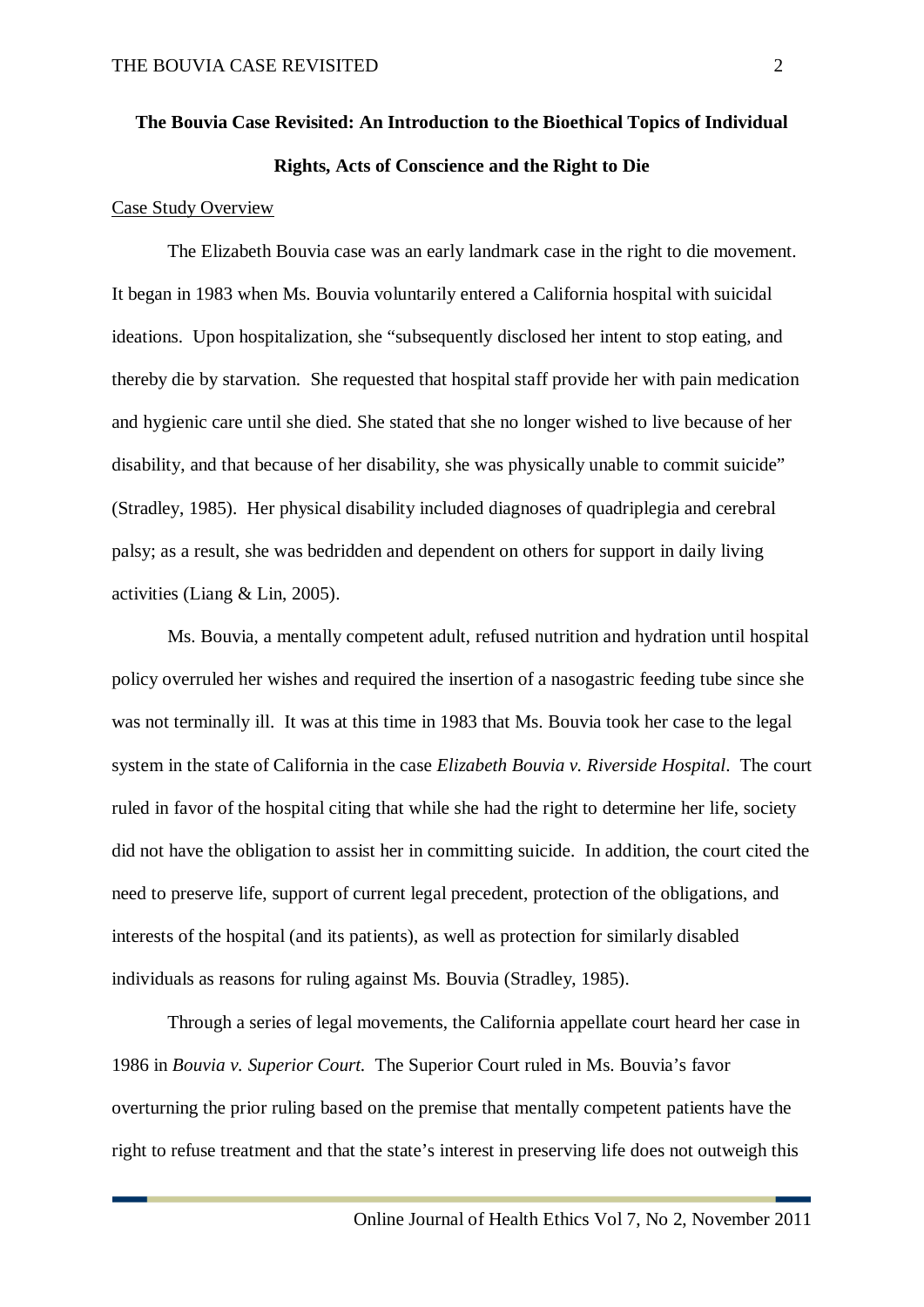right (West's California Reporter, 1986). Despite winning her case in 1986, Ms. Bouvia later explained in an interview with *Los Angeles Times* reporter Beverly Beyette (1992) that by the time the Superior Court ruled in her favor, she had "begun a morphine regimen whose side effects made the process of starvation unbearable." In her interview with the reporter, she expressed continued contempt for her own existence.

#### Considerations

Cases ripe with ethical dilemma present society with the most complex of considerations. Certainly in the case of Elizabeth Bouvia, her complicated medical history and physical impairments bring forth empathy and concern related to the magnitude of her burden of suffering. Many have argued the legal and/or ethical influence of the Bouvia case in relation to individual rights, acts of conscience, and the right to die. This article examines these three vital issues in the context of their relevance today, as well as the progression of health policy concerning these topics since the Bouvia case.

#### Individual Rights

Bioethics and legal interpretation have intersected repeatedly at the juncture of individual rights. The celebrated principle of autonomy is a hallmark of bioethics and exemplifies the paramount role of individual rights in determining one's own health care and associated decisions. Beauchamp and Childress (2001) argue that to respect an autonomous agent requires, at a minimum, acknowledgement of that person's right to have viewpoints, make choices, and choose courses of action based on personal values and beliefs. The Bouvia case reminds health care providers that respect for individual autonomy often conflicts with stakeholder interests or norms. It is often easy to defer to individual rights and preferences in the course of health care encounters; however, it is noteworthy that such rights and preferences may bring forth bioethical dilemmas.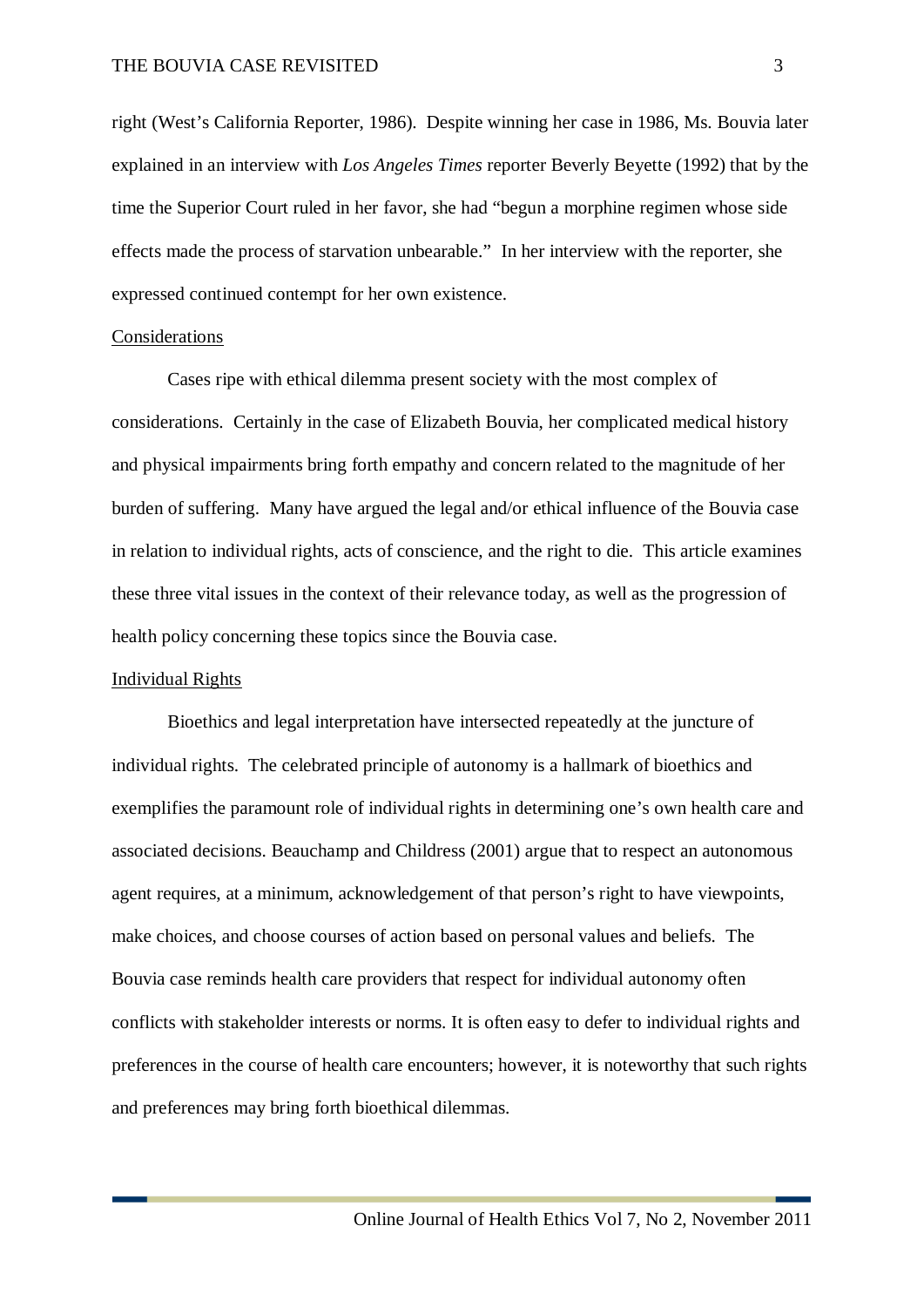The 33<sup>rd</sup> session of the General Conference of the United Nations Educational, Scientific and Cultural Organization (UNESCO) adopted the *Universal Declaration on Bioethics and Human Rights*. This declaration addresses the principle of individual rights in the context of bioethics; the declaration notes that human dignity, rights, and freedoms are due full respect and the interests and welfare of individuals have priority over the sole interests of science or society (UNESCO, 2005). This declaration also explains that all bioethical principles are at a minimum complimentary and at most interrelated. In essence, even if individual rights have great weight in bioethical and legal considerations, it is rarely cut and dry.

In the instance of the Bouvia case, considerations were not straightforward because a case of such ethical complexity finds relevance in contexts beyond individual rights. Health care organizations and providers found themselves at the heart of this case, for example. Their organizational policies and institutional ethics, as well as acts of conscience were relevant.

#### Acts of Conscience, Conscience Clauses and the Health Care Professional

In recent years, there has been increasing debate over the role of conscience clauses in policy and practice within health care. Certainly, in instances like the Bouvia case, conscience considerations are relevant because health care professionals may find themselves asked to perform procedures or withhold life-sustaining treatment in a fashion contradictory with their own morals.

Historically, physicians and nurses have not been required to participate in assisted suicide; even in cases where it is legally sanctioned (Curlin, Lawrence, Chin & Lantos, 2007). Today, every state has a conscience clause law except Alabama, New Hampshire and Vermont. While most conscience clause laws at the state level were enacted after *Roe v. Wade* in 1973, Mississippi did not pass its first such law until 2004 (Robeznieks, 2005). At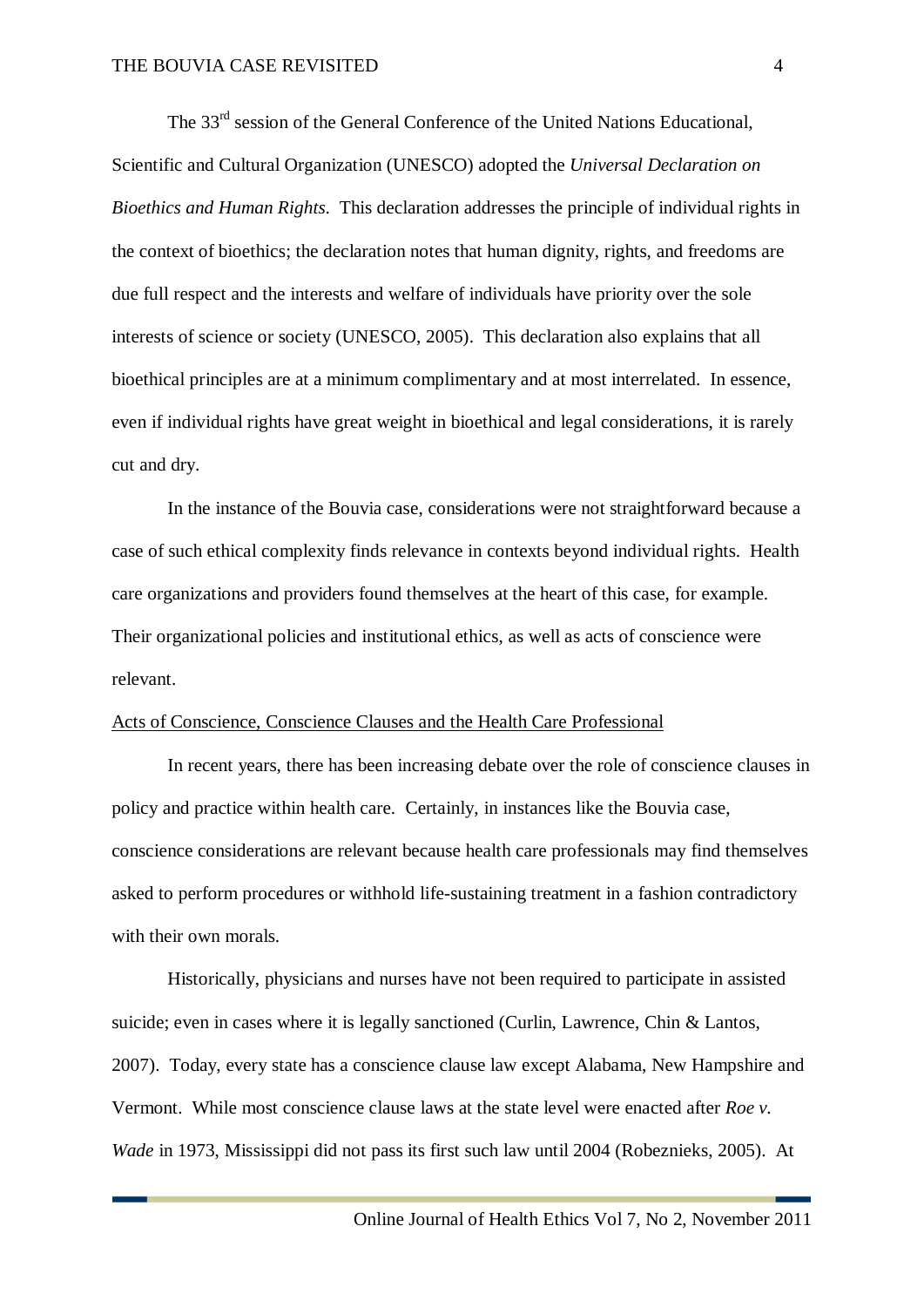the federal level, regulations have protected health care professional's conscience dating back to the 1970s including the Church Amendments, Public Service Health Act, and the Weldon Amendment to 2005 fiscal year appropriations (United States Department of Health and Human Services, 2008).

Published evidence demonstrates that health care professionals believe that they have the moral right to object to certain care and treatment, as well as refusal to participate in such instances (Lawrence & Curlin, 2009; Curlin, Lawrence, Chin & Lantos, 2007). In addition, the American Medical Association has also supported conscience clauses with acknowledgement that this fact does not disregard respect for patient choices; however, there are recent examples of scholars and medical organizations disputing the role the conscience clauses because of their potential negative implications to the patient-provider relationship (Robeznieks, 2005). Conscience clauses remain a topic of policy debate because of their complexity and influential nature.

#### The Right to Die Movement

The right to die movement in the United States entails a long history dating back to at least the early 20<sup>th</sup> century when Ohio was the first state to consider euthanasia legislation that failed passage (Death with Dignity National Center, 2011). Media attention surrounding the 1976 Karen Ann Quinlan case in New Jersey gave attention to cases involving the right to die. In Ms. Quinlin's case, the New Jersey Supreme Court granted her parents the legal right to disconnect her respirator based on the premise that this choice aligned with what Ms. Quinlan herself would have elected if she had been capable (Death with Dignity National Center, 2011). Ms. Quinlan (an adult without legal advanced care plans in place) was unable to consent for herself after she became comatose. (Interestingly, Ms. Quinlan lived nearly 10 years following removal of her respirator (Ascension Health, n.d.).) The media has routinely covered these contentious cases after Ms. Quinlin's case because of the public's increased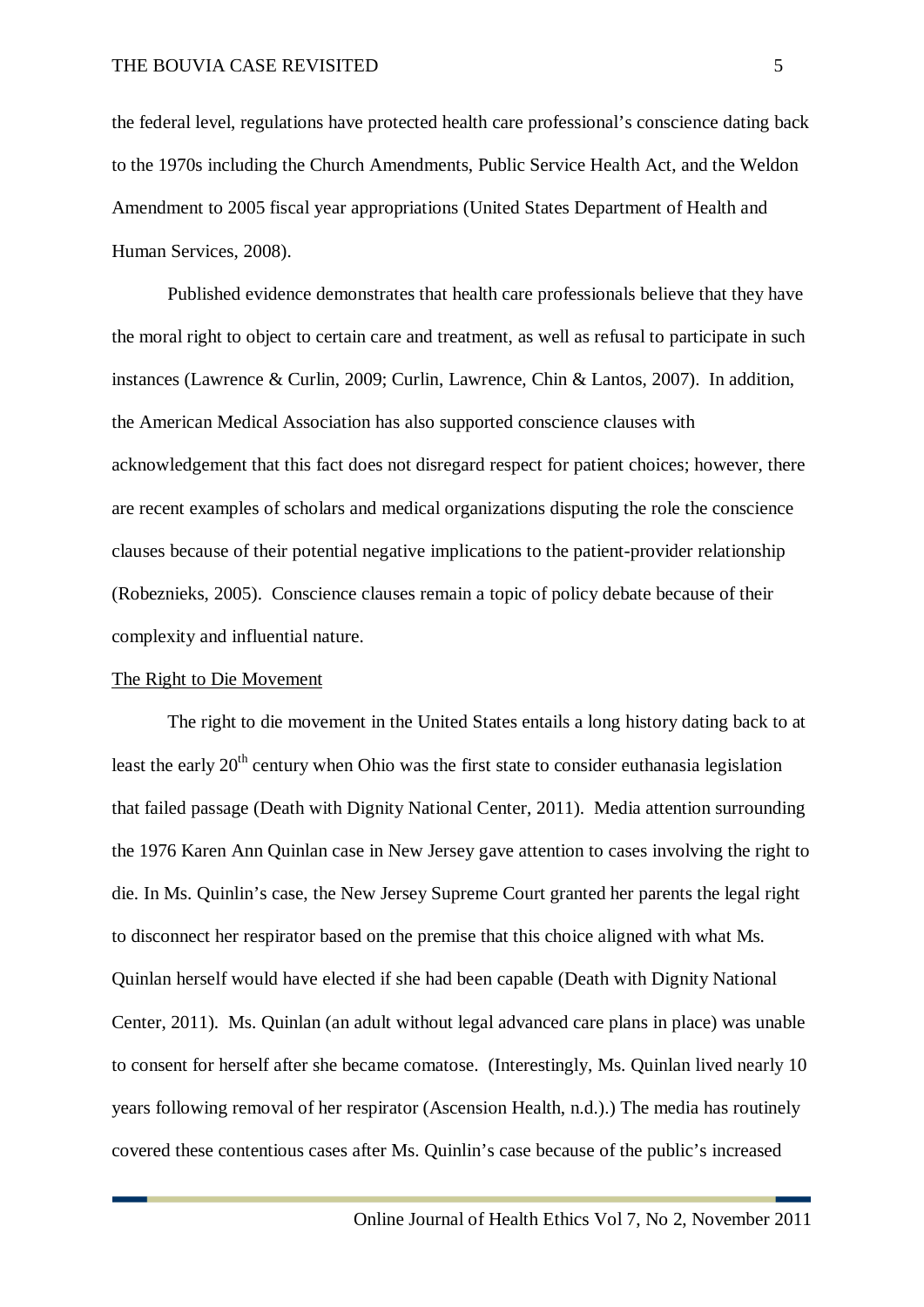awareness of and interest in right to die cases. The Bouvia case and many of the right to die cases that followed hers continue to be discussed and debated in bioethics, health care and law forums.

From a policy perspective, nearly 25 years following the Bouvia case, two states - Oregon and Washington - have death with dignity acts. In addition, a host of legislative attempts has included topics such as death with dignity, euthanasia, and assisted suicide/death (Death with Dignity National Center, 2011). Although only limited research is available concerning societal views on the topic of assisted dying, it suggests that at a minimum, trends in public approval of euthanasia and physician assisted suicide are fluid (Duncan & Parmelee, 2006). Public responses to assisted suicide/death legislation are indeed varied; the Washington Death with Dignity Act passed by a slim margin; sixty percent of citizens in Oregon voted to keep their states Death with Dignity Act; and, a similar initiative in Michigan received a 70% to 30% defeat by its citizens (Death with Dignity National Center, 2011). The historical context and timeline of the right to die movement will continue to inform discourse and policy in the future on the topics of euthanasia, assisted suicide/death, death with dignity, and the right to die.

#### After Bouvia: Concluding Remarks

Nearly 25 years after the Bouvia case some things have changed, but much has stayed the same. Individual rights remain paramount in bioethics and health law, issues of conscience reveal themselves in ethical and moral dilemmas for health care professionals, and the public views on assisted suicide/death and euthanasia are varied.

A significant change since the Bouvia case is that the 24-hour news cycle is intimately involved when cases similar in nature to Ms. Bouvia's arise; in turn, public debate runs rampant and the dichotomy of arguing sides is usually split on the issues of life versus death (and what rights these concepts entail). Another distinction since the Bouvia case is the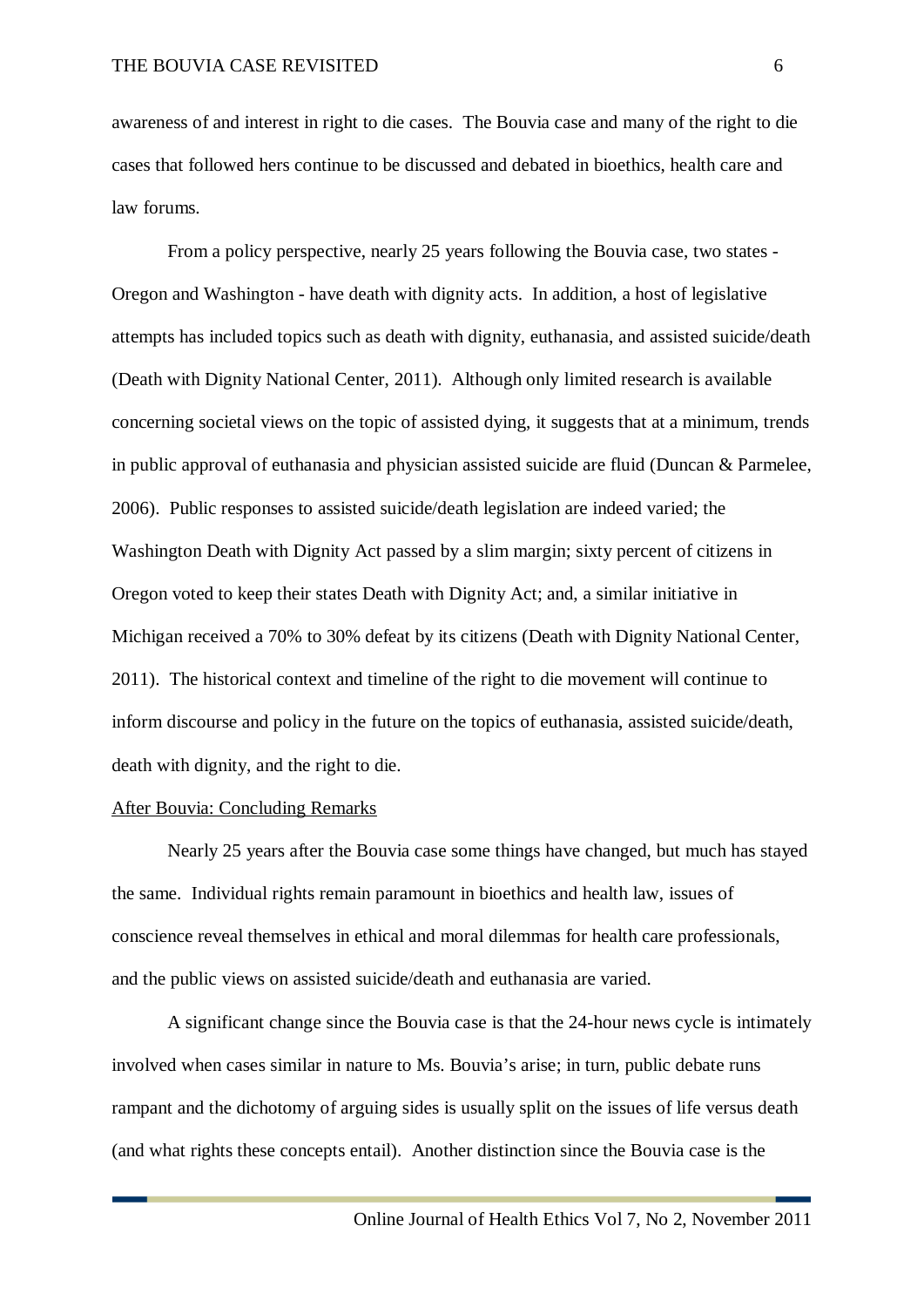#### THE BOUVIA CASE REVISITED 7

passage of death with dignity laws in two states. Prior to these passages, such topics had been presented in legislative sessions and on ballots, but had been largely unsuccessful. It is interesting to consider what scholars in bioethics, health law, and the health sciences will be discussing 50 years after the Bouvia case. The evolution of dialogue related to individual rights of patients, acts of conscience for health care professionals and ethical quandaries related to the right to die cannot be certain. However, the author can only hope that these often-competing topics continue to receive attention and that their influence may be further understood.

Please note that the opinions expressed by the author represent those of the author and do not reflect the opinions of the Online Journal of Health Ethics' editorial staff, editors or reviewers.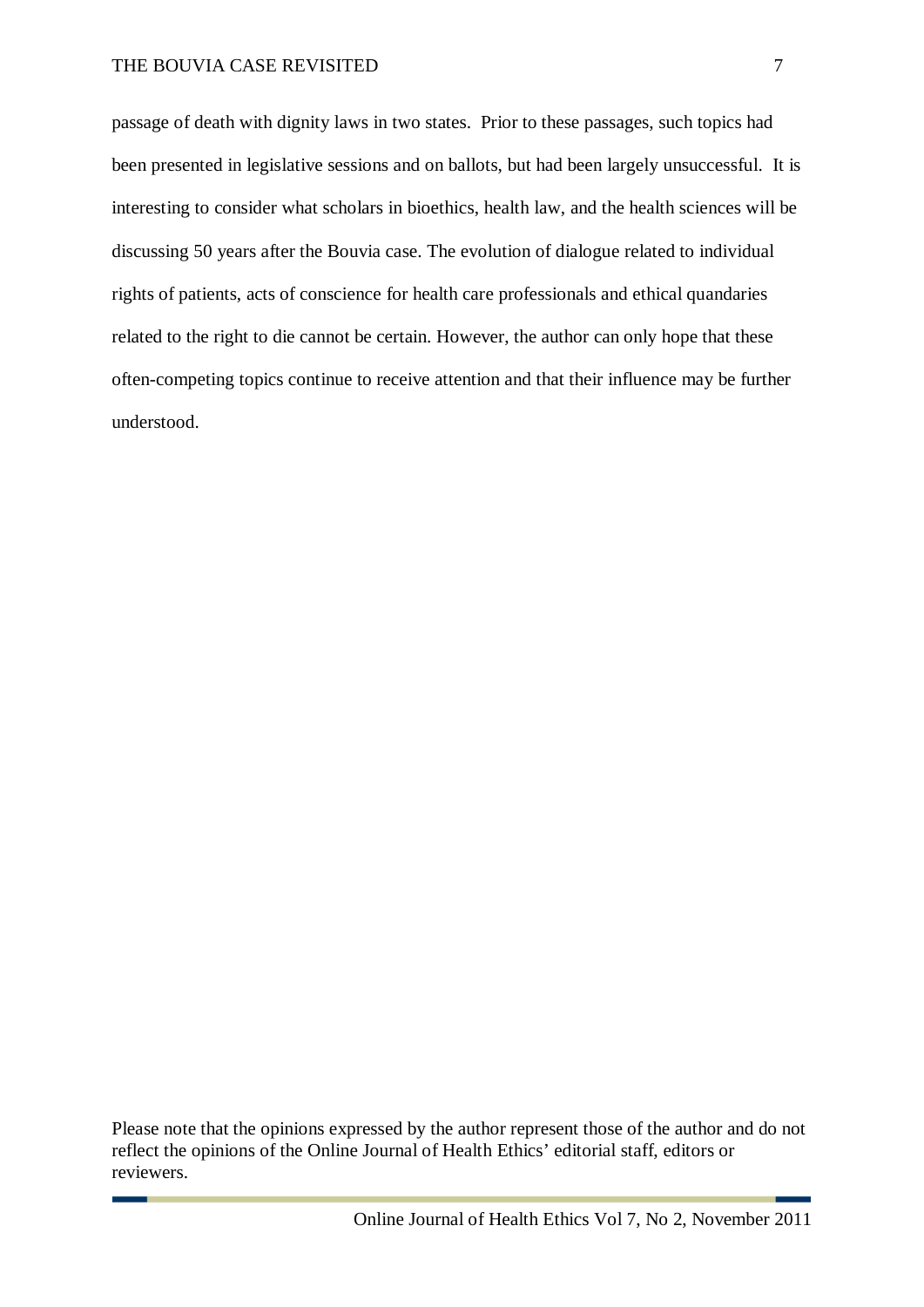#### References

Ascension Health (n.d.). Quinlan, Karen Ann. Retrieved from http://www.ascensionhealth.org/index.php?option=com\_content&view=article&id=25 3&Itemid=173

- Beauchamp, T. & Childress, J. (2001). Respect for autonomy. In *Principles of Biomedical Ethics*  $5^{th}$  *Edition* (pp. 57-112). Oxford: Oxford University Press.
- Beyette, B. (1992, September 13). The reluctant survivor: 9 years after helping her fight for the right to die, Elizabeth Bouvia's lawyer and confidante killed himself – leaving her shaken and living the life she dreaded. *Los Angeles Times*. Retrieved from http://articles.latimes.com/1992-09-13/news/vw-1154\_1\_elizabeth-bouvia
- Curlin, F., Lawrence, R., Chin, M. & Lantos, J. (2007). Religion, conscience and controversial clinical practices. *New England Journal of Medicine, 356*(6): 593-600.
- Lawrence, M. & Curlin, F. (2009). Physicians' beliefs about conscience in medicine: A national survey. *Academic Medicine, 84*(9): 1276-1282.
- Death with Dignity National Center (2011). Chronology of assisted dying. Retrieved from http://www.deathwithdignity.org/historyfacts/chronology/
- Duncan, O. & Parmelee, L. (2006). Trends in public approval of euthanasia and suicide in the US, 1947-2003. *Journal of Medical Ethics, 32*(5): 266-272.
- Liang, B. & Lin, L. (2005). Bouvia v. Superior Court: Quality of life matters. *Virtual Mentor, 7*(2). Retrieved from http://virtualmentor.ama-assn.org/2005/02/hlaw1-0502.html
- Robeznieks, A. (2005, April 11). Battle of the conscience clause: When practitioners say no. *American Medical News.* Retrieved from http://www.amaassn.org/amednews/2005/04/11/prsa0411.htm
- Stradley, B. (1985). Elizabeth Bouvia v. Riverside Hospital: Suicide, euthanasia, murder: The lines blur. *Golden Gate University Law Review, 15*(2): 407-435.